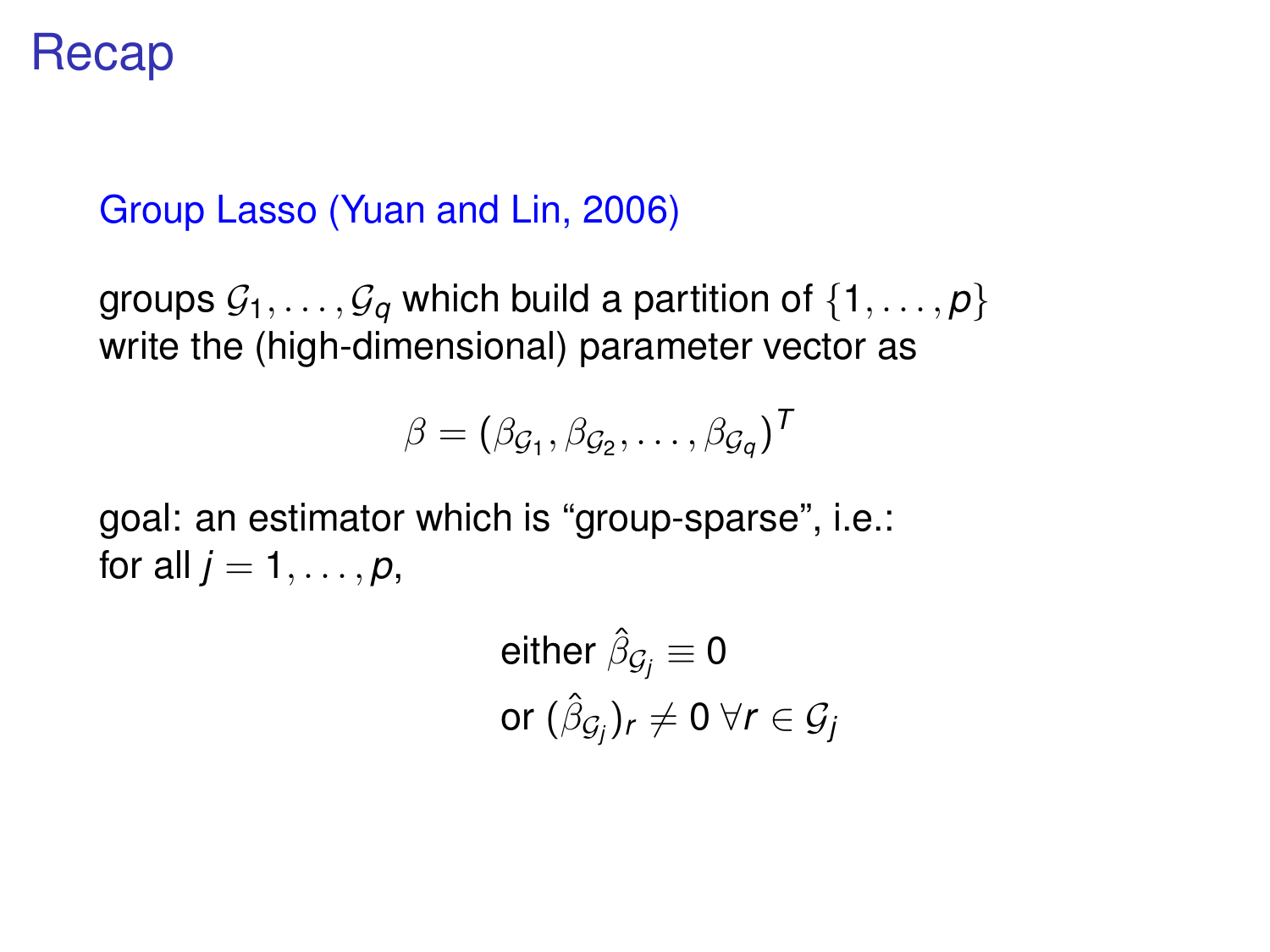prime example: factor covariates which are encoded by a certain "dummy encoding"  $\rightsquigarrow$  group sparsity then correspond to sparsity in main effects and interaction terms of factor variables

Group Lasso:

$$
\hat{\beta}(\lambda) = \operatorname{argmin}_{\beta} \left( ||Y - X\beta||_2^2 / n + \lambda \sum_{j=1}^q m_j ||\beta_{\mathcal{G}_j}||_2 \right)
$$

where typically  $m_{\tilde{l}}=\sqrt{|\mathcal{G}_{\tilde{l}}|}$ 

group sparsity because objective function is non-differentiable  $\mathsf{a} \mathsf{t} \, \|\beta_{\mathcal{G}_j}\|_2 = \mathsf{0} \iff \beta_{\mathcal{G}_j} \equiv \mathsf{0} \ (j = 1, \ldots, q)$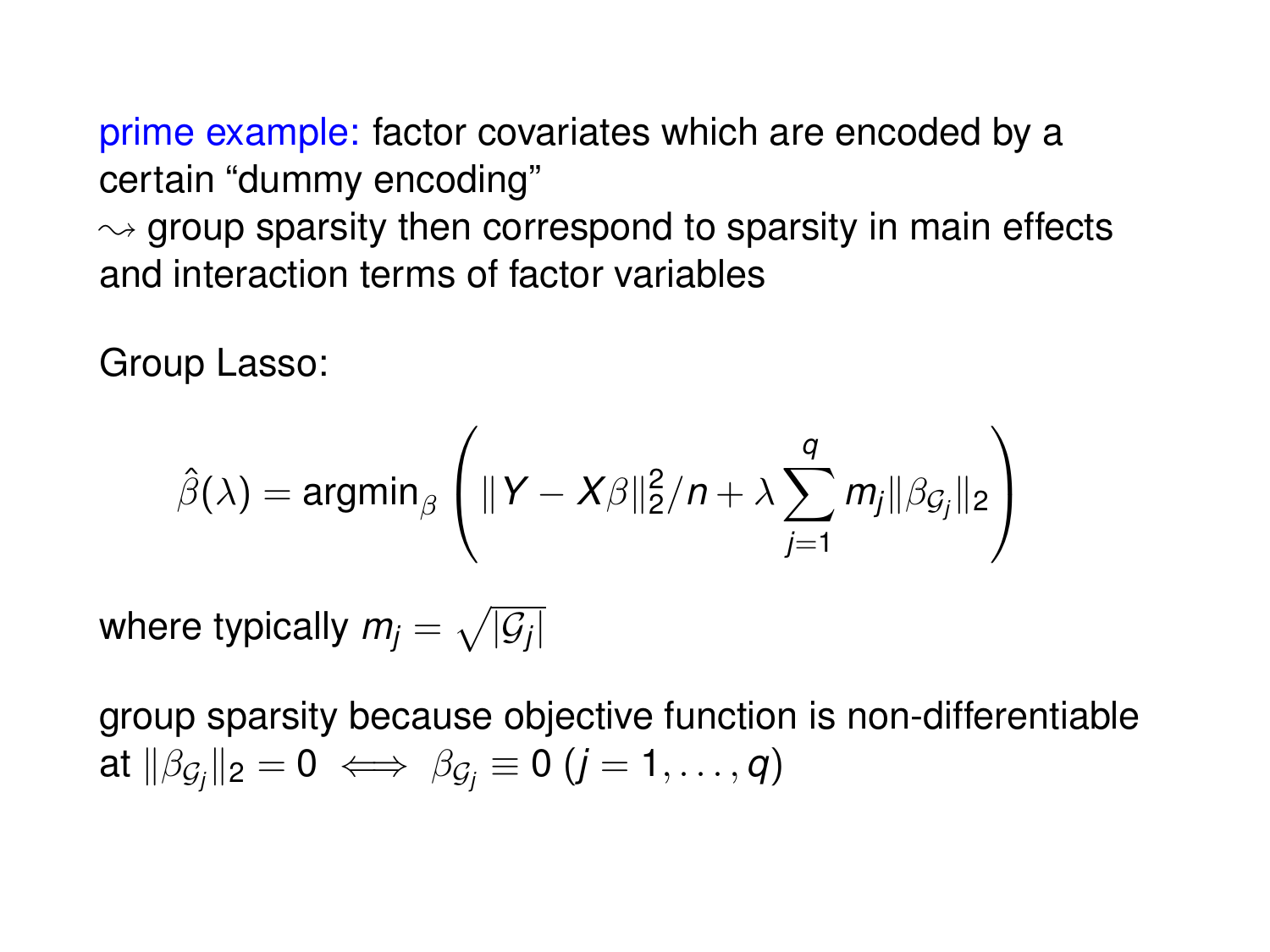## The generalized Group Lasso penalty

pen(
$$
\beta
$$
) =  $\lambda \sum_{j=1}^{q} m_j \sqrt{\beta_{\mathcal{G}_j}^T A_j \beta_{\mathcal{G}_j}}$ ,  $A_j$  positive definite

important example: groupwise prediction penalty

pen(
$$
\beta
$$
) =  $\sum_{j=1}^{q} m_j ||X_{G_j} \beta_{G_j}||_2 = \lambda \sum_{j=1}^{q} m_j \sqrt{\beta_{G_j}^T X_{G_j}^T X_{G_j} \beta_{G_j}}$   
 $X_{G_j}^T X_{G_j}$ typically positive definite for  $|G_j| < n$ 

- $\triangleright$  penalty is invariant under arbitrary reparameterizations within every group  $\mathcal{G}_j$ : important!
- $\triangleright$  when using an orthogonal parameterization such that  $\lambda_{\mathcal{G}_j}^{\mathcal{T}}\lambda_{\mathcal{G}_j} = \mathit{l}$ : it is the standard Group Lasso